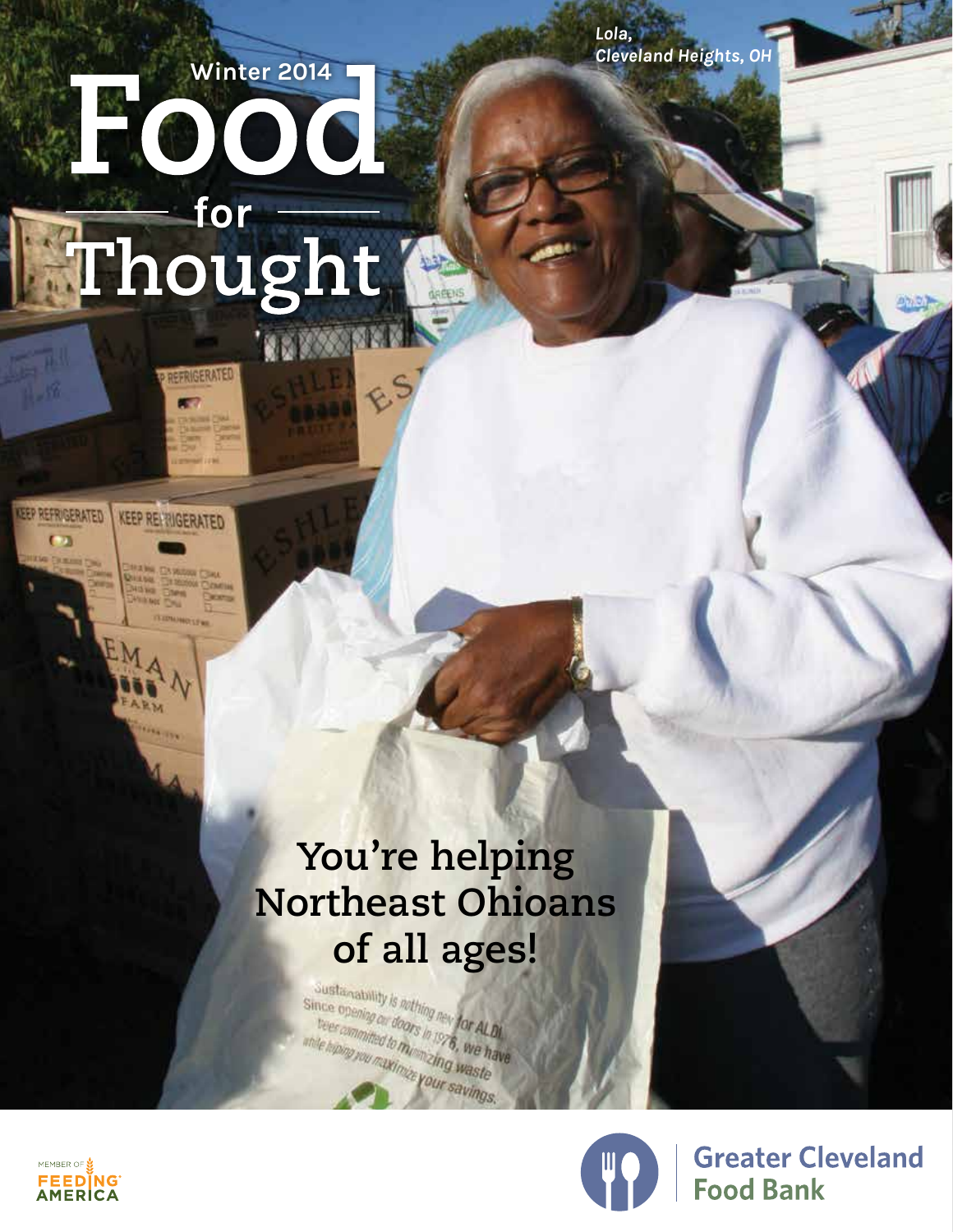#### **Greater Cleveland Food Bank**

#### **BOARD OF DIRECTORS**

#### **OFFICERS**

BOARD CHAIR

**SECRETARY** 

TREASURER Kai Monahan, CPA, *Nationwide*

VICE CHAIR

VICE CHAIR Anthony C. Rego, *Giant Eagle, Inc.*

#### **DIRECTORS**

Patricia Ackerman, *Chalkdust Education Foundation* Joan U. Allgood, *Joan U. Allgood Co., LPA* Kristen Baird Adams, *PNC* Micki Byrnes, *WKYC TV-3* Loren Chylla, *Adcom* Reverend Jawanza Colvin, *Olivet Institutional Baptist Church* John R. Corlett, *The MetroHealth System* John Cymanski, *Heinen's, Inc*. M. Gayle Doucette Jim Francis, *Swagelok Company* Anita Gray, *Anti-Defamation League* Amy Kaplan, *Jewish Federation of Cleveland* Lou Keim, *Centers for Families and Children* Kristin Kirkpatrick,MS, RD, LD. *Cleveland Clinic* Richard Maxfield, *Cargill Deicing Technology* Jim Patterson, *Patterson Fruit Farms* John Sauerland, *Progressive, Inc.* Felton Thomas, *Cleveland Public Library*

**HONORARY DIRECTOR** Senator George Voinovich

**PRESIDENT AND CEO** Anne Campbell Goodman



#### **Dear Friend,**

Not long ago, with help from the William J. and Dorothy K. O'Neil Foundation, we conducted research to find out how well our community understands the Foodbank and what we do. With this information, we embarked on a project to better define what identifies us as an organization.

This research involved input and discussion from many people. The most interesting question the experts asked was certainly "If the Foodbank were a car, what kind would it be?" There were two very different answers. One was that we were a Prius – efficient and sensible. The other was a Cadillac, because we're so effective at realizing our mission.

When it came to describing the Foodbank, three words rose to the top — innovative, efficient and growing. I'm glad that so many people share my vision of what we are, which is not the same month to month. And I'm even happier that we live in a compassionate community where there are so many people who believe in our mission, as well as our desire to grow and develop innovative ways to provide meals to those in need.

All of our work and research led us to an exciting place. After much consideration, we realized that it was time to change our name to "[Greater Cleveland Food Bank](http://www.greaterclevelandfoodbank.org)." This more inclusive name came about after we learned that about half of the people surveyed thought that we only served Cleveland. In fact, we provide nutritional food to all of Cuyahoga County, as well as Ashland, Richland, Lake, Geauga and Ashtabula counties. And, in changing the name, we took the opportunity to better spell the word "Foodbank" — now you won't get a red squiggly line every time you type it!

Additionally, the logo change maintains the look we've always had, but fits in much better with the digital, interconnected world we now live in. While I still don't know what a tweet is, most people are looking up organizations such as ours on their handheld devices, and more and more people like the convenience of making their donations online. We want to make that as easy as possible!

So, we're off to the races with a new look, a new name and identity that we're proud of. I'm excited to be a part of the Greater Cleveland Food Bank, and I'll be delighted to have you with us as we continue to grow and innovate!

Best,

Anne Campbell Goodman President & CEO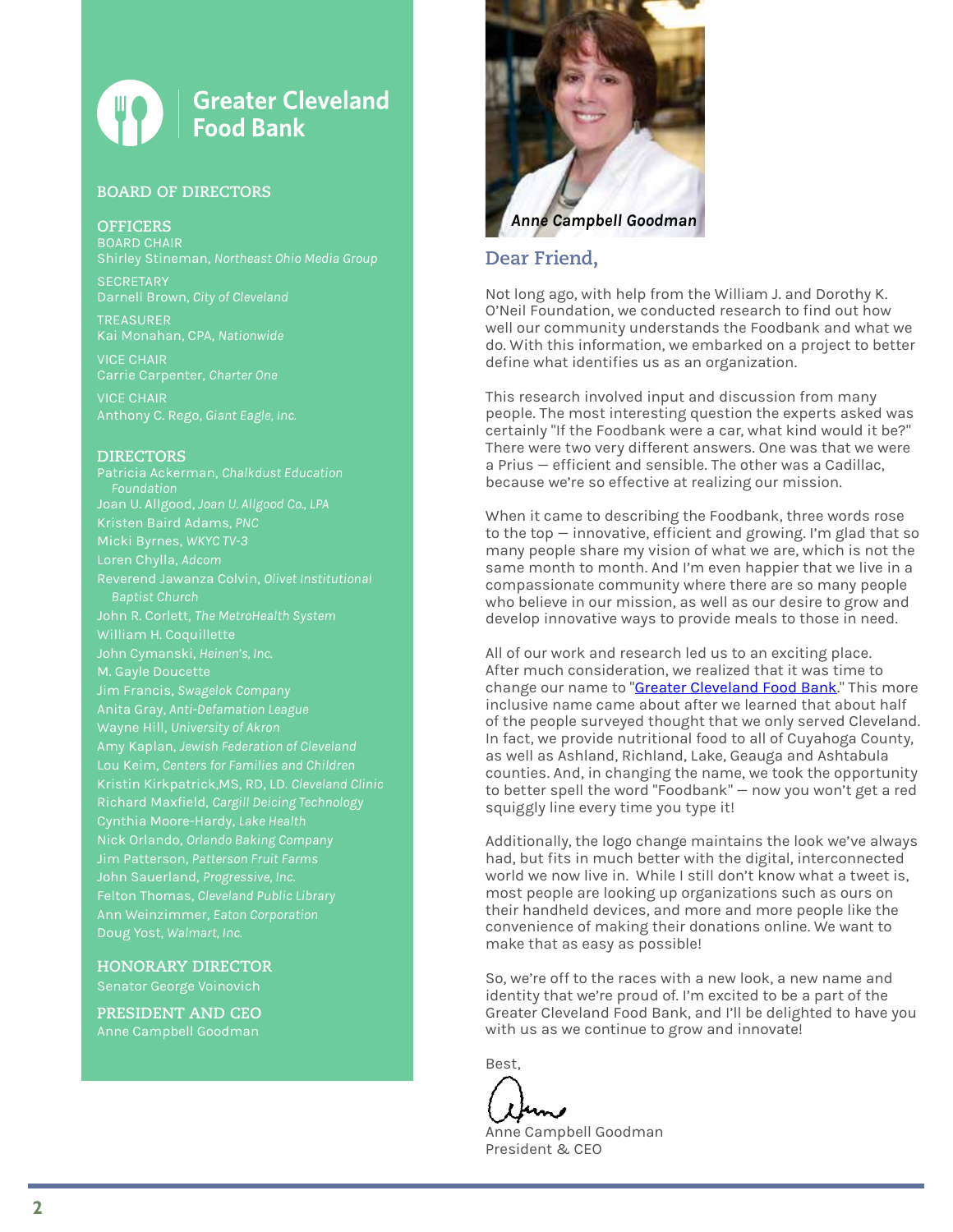*Clarence, Mansfield, OH*

# **Caring Grandparents Have Help, Thanks to You**



"This is a big help," Clarence says as he takes a can of peaches off the shelf of the H.O.P.E. Food Pantry at Catholic Charities, a [Greater Cleveland Food Bank](http://www.greaterclevelandfoodbank.org) partner agency in Mansfield, Ohio. He and his wife are taking care of their 14-month-old grandson right now, and Clarence is excited to bring home something healthy for him to eat.

Clarence and his wife haven't always needed help with food, but they're getting used to their new life on a fixed income. She had a stroke two years ago and hasn't been able to work since. Their meager Social Security checks don't go very far — especially when they factor in the expensive medicine Clarence's wife requires.

Sometimes the aging couple can't make their budget stretch to last the entire month. And now that it's winter, much of their income goes to paying heating bills. During times like these, they're especially thankful for the H.O.P.E. Food Pantry. Being able to depend on the pantry's full shelves means they don't have to choose between heating their home and eating regular meals.

#### **In Fiscal Year 2013:**

- Food Bank programs served an average of 24,400 people in Ashland and
- Enough food for more than 801,000 meals was provided in Ashland County.
- In Richland County, more than 1.5

#### **"I appreciate everything you're doing for us."**

As proud grandparents, the couple loves when their littlest grandson comes to stay with them. They're able to fill his plate because of the food they receive from the pantry, and they're so grateful to be able to give him the comforting meals all grandparents want to provide.

"I appreciate everything you're doing for us," Clarence says, referring to your generous support of the Food Bank. "Without you, there wouldn't be help."

Your gifts are helping to feed Ohioans of all ages — from seniors like Clarence and his wife to their 14-month-old grandson! Thank you for making sure all of our neighbors have the food they need to thrive.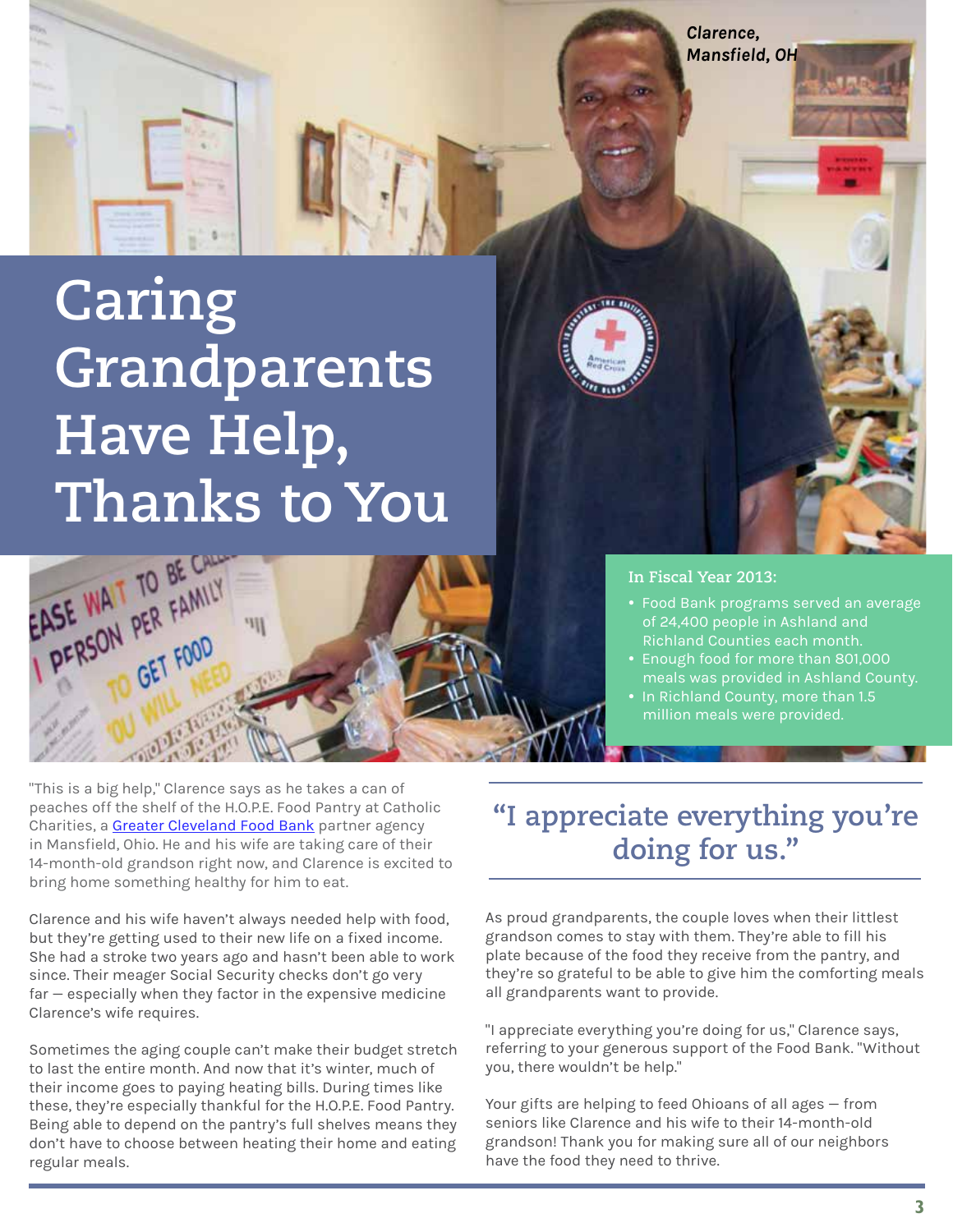#### **Harvest for Hunger 2014 Kicks Off in February!**

Last year was a record-breaking year for the Harvest for Hunger campaign — more than 16 million meals were made possible for hungry people in Northeast Ohio.

Harvest for Hunger runs through the spring and is the collaborative effort of four food banks covering 21 Northeast Ohio counties. With recent cuts to the SNAP (food stamp) program, the 2014 drive is critically important, as the need for food in our area continues to increase. The food and funds raised will provide free, nutritious food to local hot meal programs, pantries and shelters to serve hungry people in Northeast Ohio.

Led by our 2014 campaign co-chairs Andrea Hogben, president, Northeast Ohio Media Group, and Howard Lewis, chairman, CEO and founder, Family Heritage Life Insurance, the goal for the 2014 Harvest for Hunger campaign is to raise enough food to provide for 17 million meals. There are several ways you can support the campaign:

#### **CHECK OUT HUNGER**

Shop at participating supermarkets and ask your cashier to scan a \$10, \$5 or \$1 donation coupon as you "Check Out Hunger."

#### **HOST A FOOD & FUNDS DRIVE**

Join the hundreds of businesses, schools, churches and other organizations conducting food & funds drives. Visit HarvestForHunger.org for food & funds drive details and to learn how to register your drive.

#### **Local Legislators Volunteer**

#### *MARKET AT THE FOOD BANK*

Join us on Sunday, May 4, for the annual *Market at the Food Bank*. Enjoy signature dishes from over 50 of Cleveland's best restaurants, samples from area beverage purveyors, entertainment and the chance to bid on exciting one-of-a-kind packages!

#### **MAKE A DONATION**

Local legislators recently came to the [Greater Cleveland Food](http://www.greaterclevelandfoodbank.org)   $\epsilon$  with their families and friends to show their holiday spirit by helping at the Food Bank's monthly produce distribution. We rely on state and federal support to stock our shelves and their support is critical to our efforts.



Visit HarvestForHunger.org to make a donation online or mail your check today.

For more information about the events or how you can host a food and funds drive at your company, visit [HarvestForHunger.org.](http://www.HarvestForHunger.org)

# **Thank You for Helping the Hungry, Young and Old**

# HARVEST







**Front row:** Mayor Susan Drucker, City of Solon; Maria Farley, City of Solon; Beth Thames, Office of Senator Sherrod Brown; Anne Goodman, CEO of Greater Cleveland Food Bank; Representative Marlene Anielski; George Brown, Office of Senator Rob Portman **Back row:** Clerk of Council Susan Schmotzer; Councilwoman Yvonne Conwell; Mayor Drucker's son; Councilman Dale Miller; Senator John Eklund; Belinda Prinz, and Beverly Charles, Office of Representative Marcia Fudge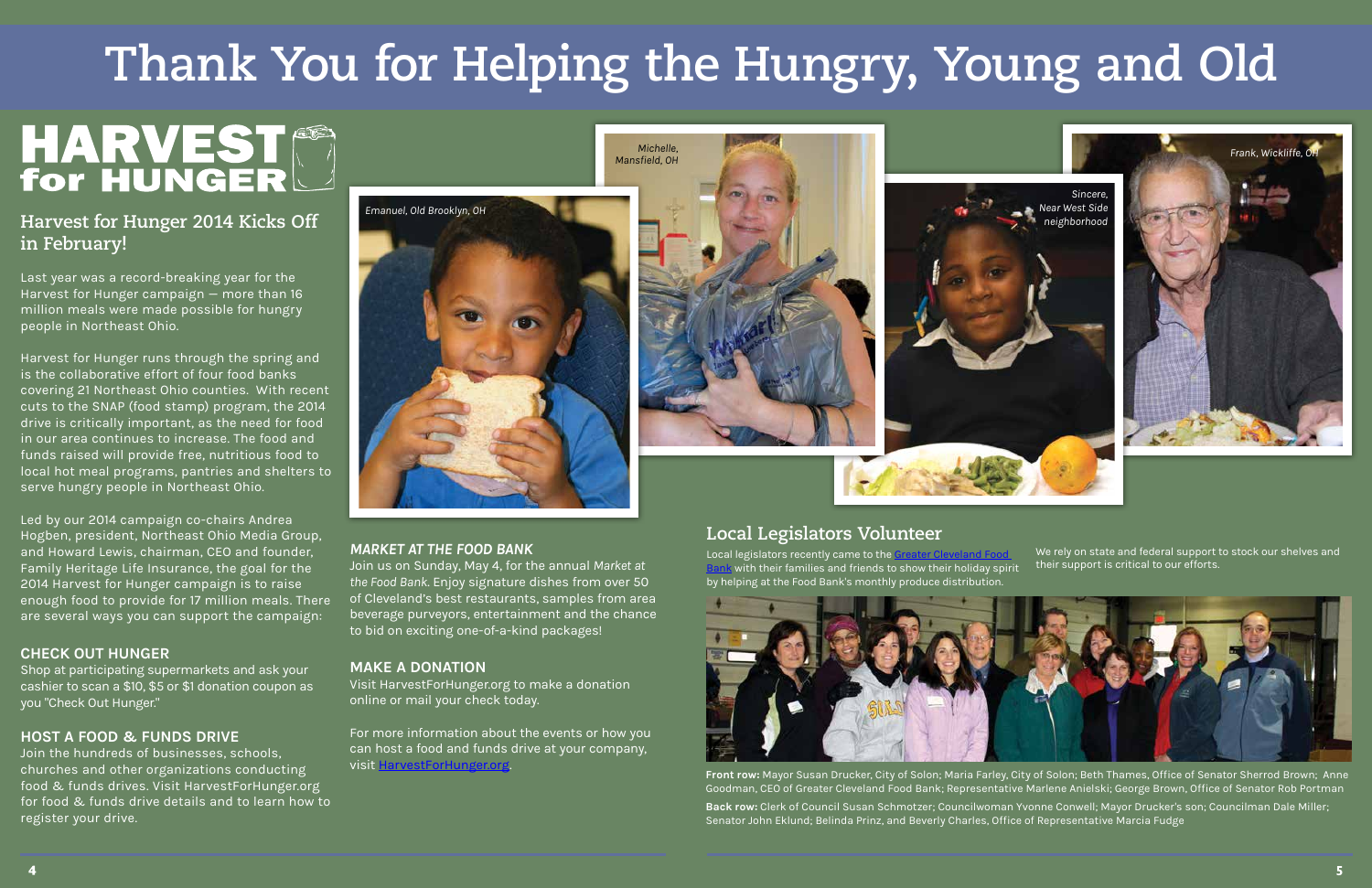### **Special Thanks to the Donors Who Are Making Our Cold Storage Expansion Possible!**

*Donors to the Food Bank's cold storage expansion project had the chance to sign one of the first beams to be put in place on Wednesday, December 11, 2013. Pictured, left to right: Food Bank Board Chair Shirley Stineman, Northeast Ohio Media Group; Doug Yost, Wal-Mart Inc.; Ray Murphy; Food Bank CEO Anne Goodman, Greater Cleveland Food Bank; Kathy Hallissey, Cleveland Foundation; Norman Wells, The Denise G. & Norman E. Wells Jr. Family Foundation, Inc.; Debby Capela, Cargill Deicing Technology; Karen Hooser, The Reinberger Foundation; Richard Maxfield, Cargill Deicing Technology*

Over the last few years, the need, and the Greater Cleveland [Food Bank's](http://www.greaterclevelandfoodbank.org) distribution, has skyrocketed. From Fiscal Year 2005, the first year in our new Community Food Distribution Center, to Fiscal Year 2012, our annual distribution increased by more than 16 million pounds (88%).

The Food Bank has expanded our programs to both bring nutritious food into our facility and to get it out to our member agencies and their clients as quickly as possible. The Food Bank's distribution of refrigerated and frozen food is up over 300% from Fiscal Year 2007!

Produce, meat, dairy and other perishable food items are among the most nutritious food the Food Bank can make available to our clients. This past fiscal year the Food Bank distributed nearly 12.5 million pounds of fresh produce and in the upcoming year that number is expected to increase to 16.2 million pounds.

To address the critical need for additional cold storage space, the Greater Cleveland Food Bank is increasing the amount of freezer and cooler space available. Specifically, the project will include adding approximately 13,000 square feet of new cold storage on the back of the Food Bank, including a temperature controlled dock. The Food Bank currently has 9,007 square feet of cold storage space, meaning that it will more than double the amount of space available.

Donors to the project recently got an update on the Greater Cleveland Food Bank's new cold storage expansion and a sneak peek at the construction site. The Food Bank has now successfully raised the \$2.4 million needed to complete this project. Special thanks to Cargill, for which the space will be named. Construction on the project is expected to be completed by spring 2014.

Thank you to the following donors for making this critical expansion possible!

> Bicknell Fund Cargill Deicing Technology Cleveland Foundation David and Inez Myers Foundation Denise and Norman Wells Foundation Elisabeth Severance Prentiss Foundation Eva & Joseph Bruening Foundation Greater Cleveland Food Bank Board of Directors Harry and Jeanette Weinberg Foundation HCS Foundation Kelvin & Eleanor Smith Foundation Kent H. Smith Charitable Trust Nonneman Foundation Ray and Katie Murphy Reinberger Foundation Steve and Sondra Hardis Walmart Foundation and the many other individual donors

#### **Our mission:**

**Working together to ensure that everyone in our communities has the nutritious food they need every day.**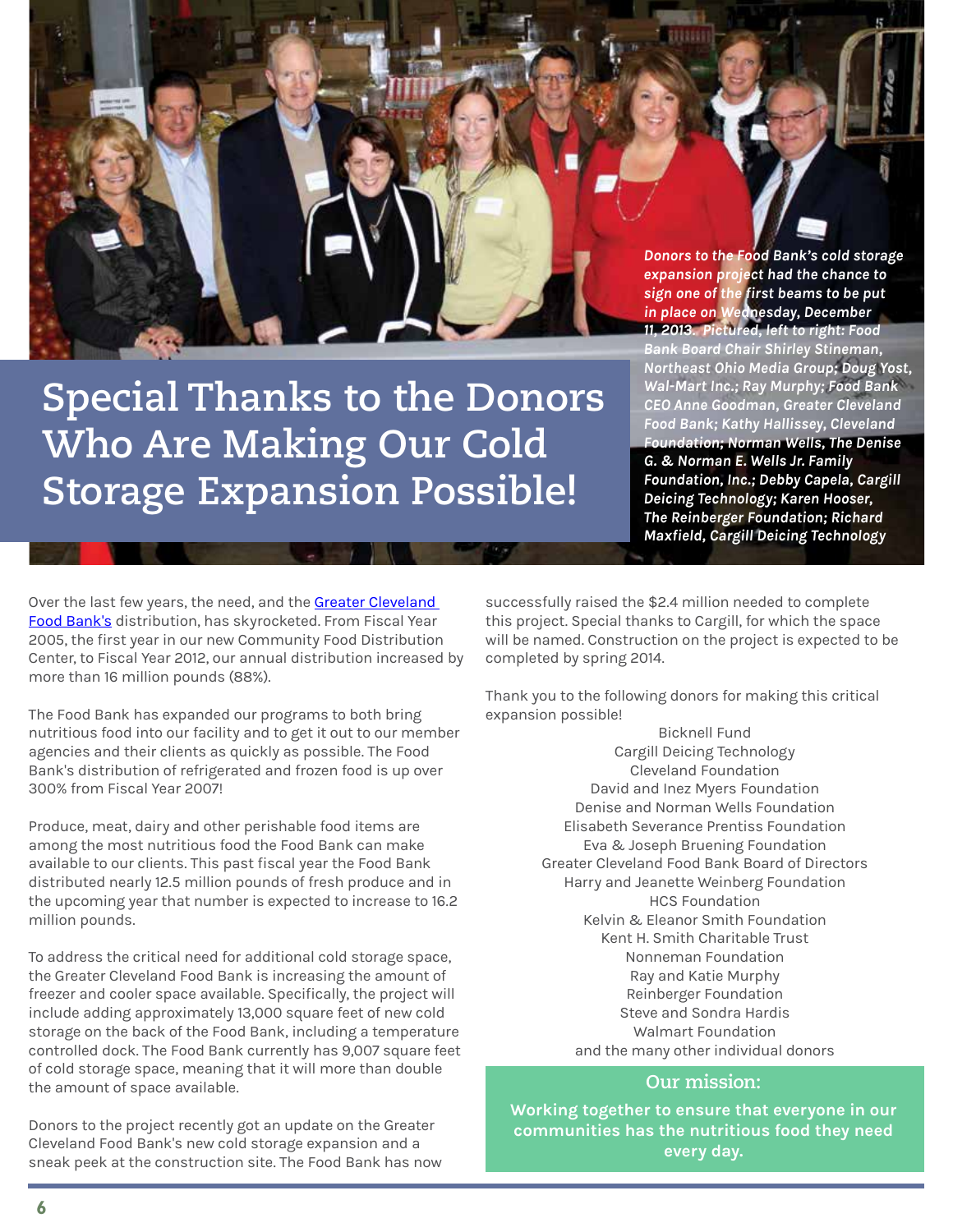#### **• This year we launched our** *Mobile Meals* **program, which serves 500 meals to older adults each day. • About 15% of the people**



# **You Bring Hope to Older Adults**

*Mary,*

*Mentor, OH*

Mary came to Ohio from Ireland in 1954, when she was 28. She says she saw a new life in Ohio, one filled with opportunities. Ever since, she's been a dedicated mother, grandmother and caretaker. Now, at 87, Mary continues to put her family first. She's helped care for her grandchildren in the past and recently opened her home to her grandson, Kevin, who was laid off from his job.

#### **"You are truly remarkable."**

Unfortunately, recent health problems have hindered Mary's ability to comfortably provide for herself. She had surgery last year, which put her in the hospital's intensive care unit for two weeks. Mary continues to suffer with complications from the surgery, and her hospital stay took a significant bite out of her savings. She's still dealing with hefty medical bills.

Mary is also very hard of hearing. She has hearing aids, but with so much of her budget going to medical bills, she's unable to afford the batteries to keep them functioning. She says that

by now, she's gotten used to not being able to hear much.

Mary is going through enough right now — she shouldn't have to worry about going hungry, too. Thankfully, your support of the [Greater Cleveland Food Bank](http://www.greaterclevelandfoodbank.org) means Mary will have nutritious food to put on her table, despite her medical expenses.

Your gifts help stock the food pantry at Mentor Church of Christ, a Food Bank partner in Mentor, Ohio, which she can visit when she can't stretch her fixed income to the end of the month. Pantry volunteers also brought healthy food right to Mary's door after her hospital stay.

"I probably wouldn't be alive if it wasn't for this place," Mary explains, so grateful for this life-giving resource that you help make possible. "You are truly remarkable people."

At the food pantry, Mary is able to pick up fresh produce as well as shelf-stable canned goods to keep her thriving in her golden years. Your support keeps women like Mary — and so many other Northeast Ohio seniors — going strong. Thank you!

#### **Join Tomorrow's Harvest**

*Tomorrow's Harvest* is a society recognizing individuals who have included the Greater Cleveland Food Bank in their estate plans through a will, trust, annuity, life insurance gift or other legacy gift. Through these special gifts, our supporters are able to make a significant difference in our community, even beyond their lifetimes. Because, as long as there are hungry people in Northeast Ohio, the Greater Cleveland Food Bank will be here to feed them.

To learn more about how your generosity could make an impact for generations to come, please contact Stacy McKinley, development officer at 216-738-2056 or **[smckinley@ClevelandFoodbank.org](mailto:smckinley%40ClevelandFoodbank.org?subject=Tomorrow%27s%20Harvest)**.